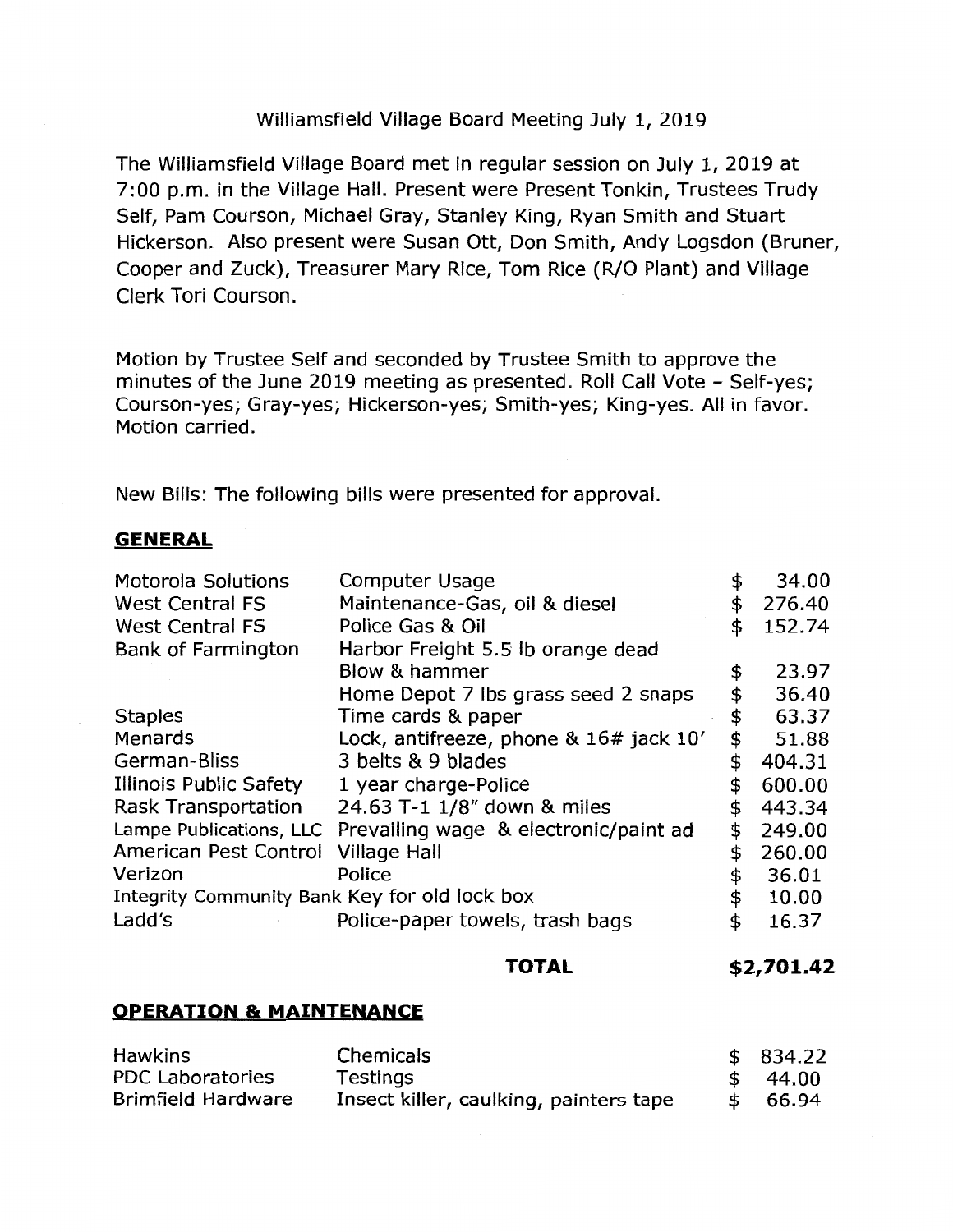| Lowe's              | GE 70 watt bulb                                                | \$. | 19.94      |
|---------------------|----------------------------------------------------------------|-----|------------|
| <b>USA Bluebook</b> | Connectors, elbow & tubing                                     |     | \$172.19   |
|                     | Bruner, Cooper & Zuck, Inc Engineering Fees-water main replace |     | \$1,019.15 |
| WIRC                | Fees for Municipal water improvement                           |     | \$7,500.00 |
| Ladd's Food Mart    | <b>Supplies</b>                                                |     | 10.58      |

#### **TOTAL \$9,667.02**

Motion by Trustee Self and seconded by Trustee Smith to approve the new bills as presented. Roll Call Vote - Self-yes; Courson-yes; Gray-yes; Hickerson-yes; Smith-yes; King-yes. All in favor. Motion carried.

President Tonkin reviewed financial statements for the month. All were in order. Motion by Trustee Courson and seconded by Trustee Self to approve the financial statements. Roll Call Vote - Self-yes; Courson-yes; Gray-yes; Hickerson-yes; Smith-yes; King-yes. All in favor. Motion carried.

Public Comment: Andy Logsdon from Bruner, Cooper and Zuck, Inc presented the bids that were submitted for the water system improvements. There were 4 companies that placed bids and each bid was higher than the total estimate; Laverdiere Construction out of Macomb, II had the lowest bid of \$529,300. Andy pointed out that the pavement patching was not included in the bid and would cost an additional \$10,000 to \$12,000. Because the bids were all higher than the estimated cost and higher than the grant funding of \$500,000, Andy suggested (a) not replacing 3 valve connections on Kentucky Avenue that were not necessary to replace which will save \$6,675, and (b) considering using the Village's Motor Fuel Tax to help with the expenses of the pavement patching. Andy also stated there could be more money saving ways along the way. Andy suggested to the Board to award the contract to Laverdiere Construction, Inc with a proviso that they be notified to save replacing South Elm Street's water pipes until the end of construction and if there are funds still available, the pipes will be replaced otherwise if cost savings cannot be realized to bring the project into budget, then a change order may be issued to not complete the work on South Elm Street. Once the contract is signed and submitted; Bruner, Cooper and Zuck and Laverdiere Construction will have a pre-construction meeting and the contractor estimated they can begin construction mid-July and finish around October 31. Motion by Trustee Gray and seconded by Trustee Hickerson to accept Laverdiere Construction's bid with the 3 valves for \$6,675 removed from the bid. Roll Call Vote - Self-yes; Courson-yes; Gray-yes; Hickersonyes; Smith-yes; King-yes. All in favor. Motion carried.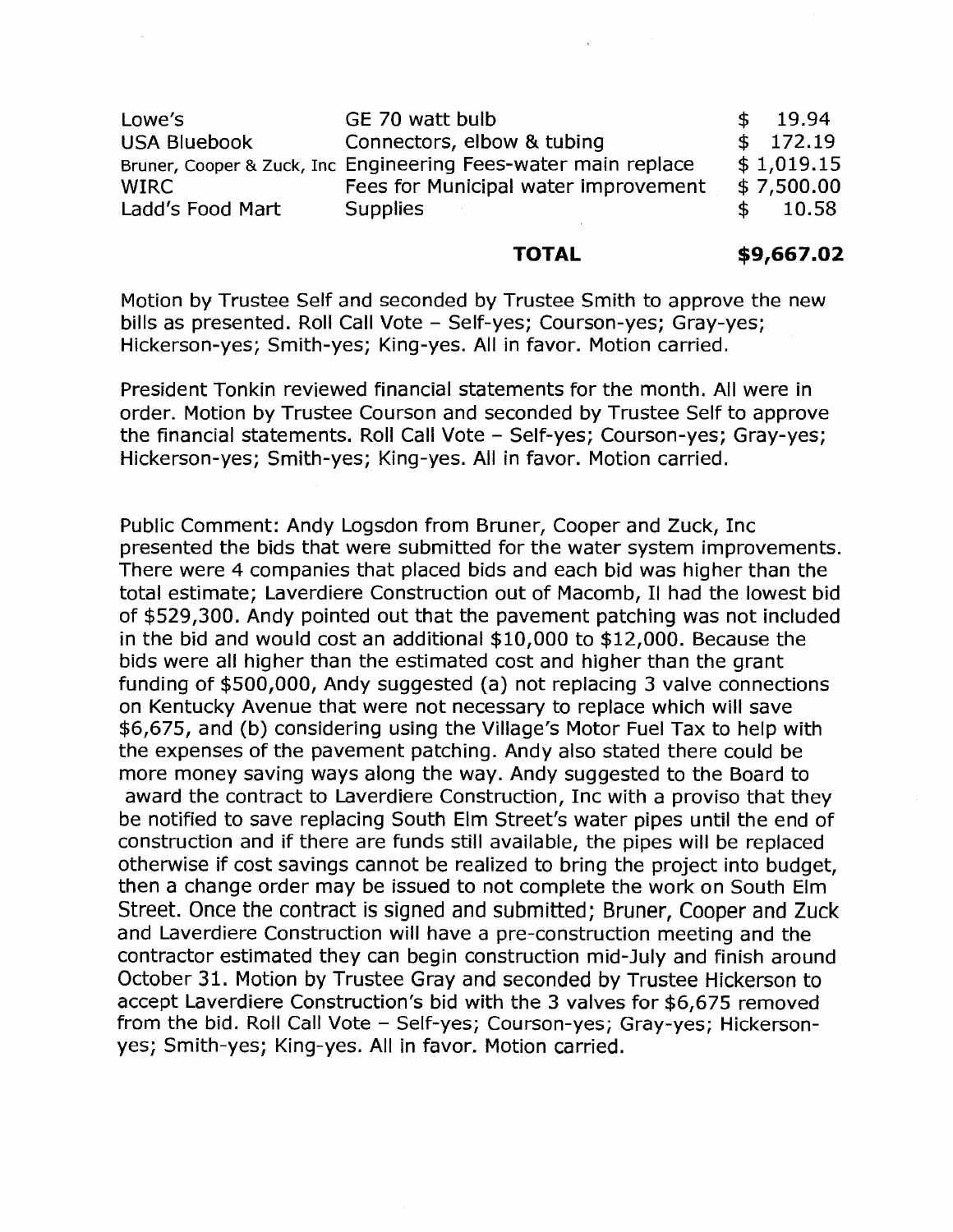All residents should have received a questionnaire about water usage to help raise awareness of the reasons for the water raises to help pay for the Village's portion of the water grant.

Correspondence: President Tonkin signed up for the new public officials training seminar in Chicago on September  $20<sup>th</sup>$ .

Street Report: Trustee Smith presented a bid to the Board from Walsh Brothers for \$670 to install a tile on Gale Street where they dug a new ditch for drainage. Motion by Trustee Self and Seconded by Trustee Courson to hire Walsh Brothers to install the tile on Gale Street. All in favor. Motion carried.

Police Report: Chief Robertson has been working on unsightly properties.

The following calls for service were handled by the police department for the month of June:

| 1 Person down           | Medical            |
|-------------------------|--------------------|
| Threats complaint       | Report on file     |
| <b>Well Check</b>       | No Report          |
| <b>Neighbor Dispute</b> | Problem solved     |
| Alarm                   | Bank (false alarm) |
| Fireworks complaint     | Warned and Advised |

# **Citations issued in May:**

| <b>Violations</b>           | <b>Citations</b> | Warnings |
|-----------------------------|------------------|----------|
| Seatbelt                    |                  |          |
| Speeding                    |                  |          |
| Disobeyed Stop Sign         |                  |          |
| <b>Ordinance Violations</b> |                  |          |
| Other                       |                  |          |

Park Report: The first disc golf tournament was held on June 9<sup>th</sup> and was successful. There was a good crowd and many of the established disc golfers who participated liked the park and the set up. The ice cream social was held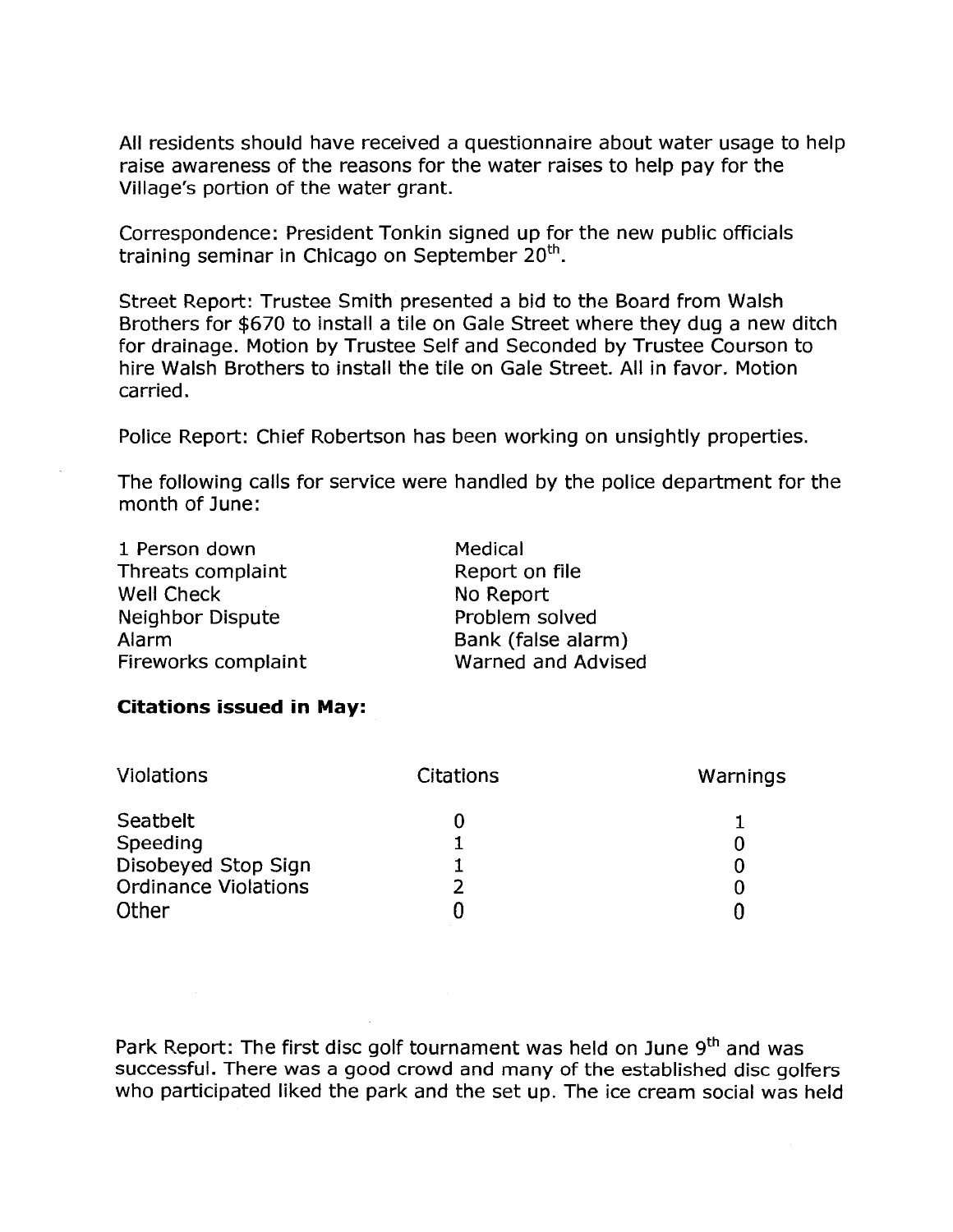on June 16 with a pretty good turnout. Thank you to everyone who attended these two events. They are still working on the logistics to get the caboose to Veteran's Park. The Julie Strom Frisbee toss will probably be rescheduled for some time in August.

Water Report: In conjunction with the water rate increase; Tom Rice presented the Board with the surrounding communities cost for metered water sales. He suggested the Village's metered water sales be raised from \$1.00 for 100 gallons to \$1.00 for 50 gallons. Motion by Trustee Gray and seconded by Trustee Hickerson to raise metered water sales to 50 gallons for \$1.00. All in favor. Motion carried. The first coat of paint was applied to the new water building and the tin roof is going to need to be resized and a composite material applied. Tom also stated the water pump needs to be pulled and serviced, it was last serviced in 2017. Peerless Well and Pump can service the water pump for \$12,000 to \$14,000, there are funds available in the water works account. Motion by Trustee Self and seconded by Trustee Hickerson to have Peerless Well and Pump service the water pump. Roll Call Vote - Self-yes; Courson-yes; Gray-yes; Hickerson-yes; Smith-yes; King-yes. All in favor. Motion carried. Tom reminded the Board he will need to purchase an electric heater for the new water house in the future.

Maintenance Department: Don Smith stated they have mowed, installed a new radiator in the tractor, laid gravel in driveways and alleys, trimmed grass and sprayed weeds and installed new blades on the mowers.

Old Business: Trustee Smith stated a sidewalk on Gale Street between Walnut and Locust need replaced, a resident was supposed to replace it when it was damaged by his construction project. There is also a sidewalk on the opposite side of the street that a tree is in the way of repairs; the Board discussed replacing the sidewalk around the tree towards the road. The sidewalk near the school will be handled between Tim Farquer and Hein Construction who is currently working at the school. Trustee Smith stated he will make a list of the top priorities for future sidewalk repairs. Trustee Gray stated some of the MFT needs to be used to chip and oil a few roads in town; the road that runs in front of Ladd's Grocery Store, the road to the cemetery and the new addition road. Andy Logsdon stated he will look into the deadlines for using MFT for roads.

New Business: President Tonkin stated he has attended 2 meetings with Integrity Community Bank and has another meeting scheduled for July 2<sup>nd</sup> to discuss the line of credit for the bank loan to cover expenses accrued that are not covered by the water grant for the water system improvements. Motion by Trustee Courson and seconded by Trustee Self to pledge that the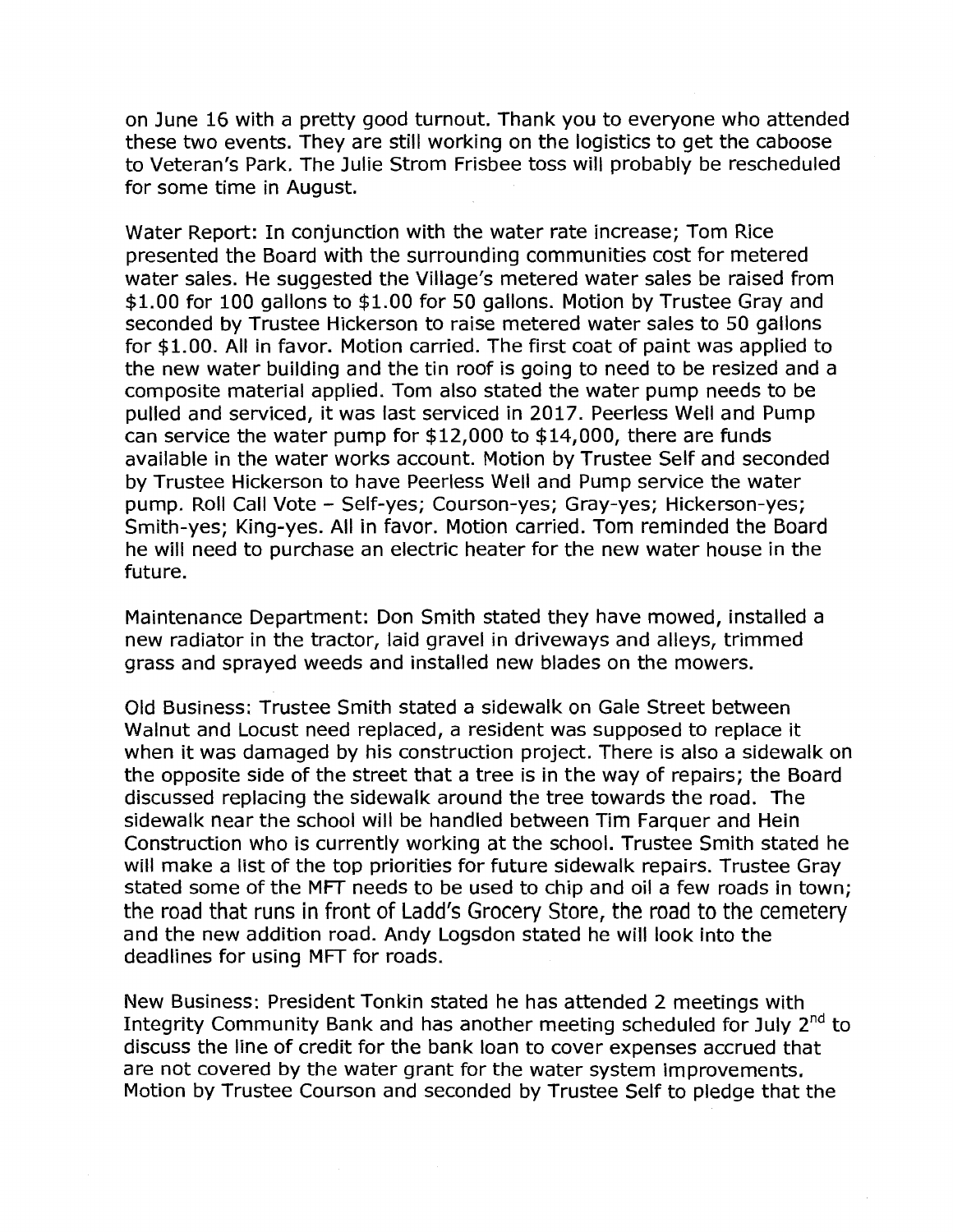assets of the checking account deposits to be used as the collateral. Roll Call Vote - Self-yes; Courson-yes; Gray-yes; Hickerson-yes; Smith-yes; Kingyes. All in favor. Motion carried. Motion by Trustee Hickerson and seconded by Trustee Smith that the increase in the water rates are specifically intended to pay off the loan associated with the water project. Roll Call Vote - Self-yes; Courson-yes; Gray-yes; Hickerson-yes; Smith-yes; King-yes. All in favor. Motion carried. Motion by Trustee Courson and Seconded by Trustee Gray to assign Treasurer Mary Rice and President Matt Tonkin as signers for each debt the Village takes on. Roll Call Vote - Self-yes; Courson-yes; Gray-yes; Hickerson-yes; Smith-yes; King-yes. All in favor. Motion carried.

The Board discussed adding a new check signer for the Village checks. Motion by Trustee King and seconded by Trustee Smith to add Trustee Trudy Self as an additional signer. All in favor. Motion carried.

The Village owes \$[10,127.80](https://10,127.80) on the backhoe and there is \$[20,033.51](https://20,033.51) available in the Norman Foundation Funds. President Tonkin discussed paying the tractor and backhoe off and move \$10,000 from the Norman Foundation Funds back to the general account to make it whole from paying \$10,000 out of the general fund towards the backhoe. Motion by Trustee Self and seconded by Trustee Smith to pay off the Village's tractor and backhoe out of the Norman Foundation Funds. Roll Call Vote - Self-yes; Courson-yes; Gray-yes; Hickerson-yes; Smith-yes; King-yes. All in favor. Motion carried.

President Tonkin stated he would like to have an event at Doubet-Benjamin Park next spring after planting is done. The Board discussed possibly having a BBQ or chili cook off, a disc golf tournament, a car show or a bike ride to a destination and back to the park. Trustee Courson is going to discuss the plans with the Parks Association.

President Tonkin would like to do an employee salary review to compare wages to other communities and look over employment hire dates and rate increases.

The Knox County Regional Bus System has discussed having a route that connects communities including possibly Williamsfield. President Tonkin is going to look into the volunteer program they have to being part of the planning process to get Williamsfield included in the route.